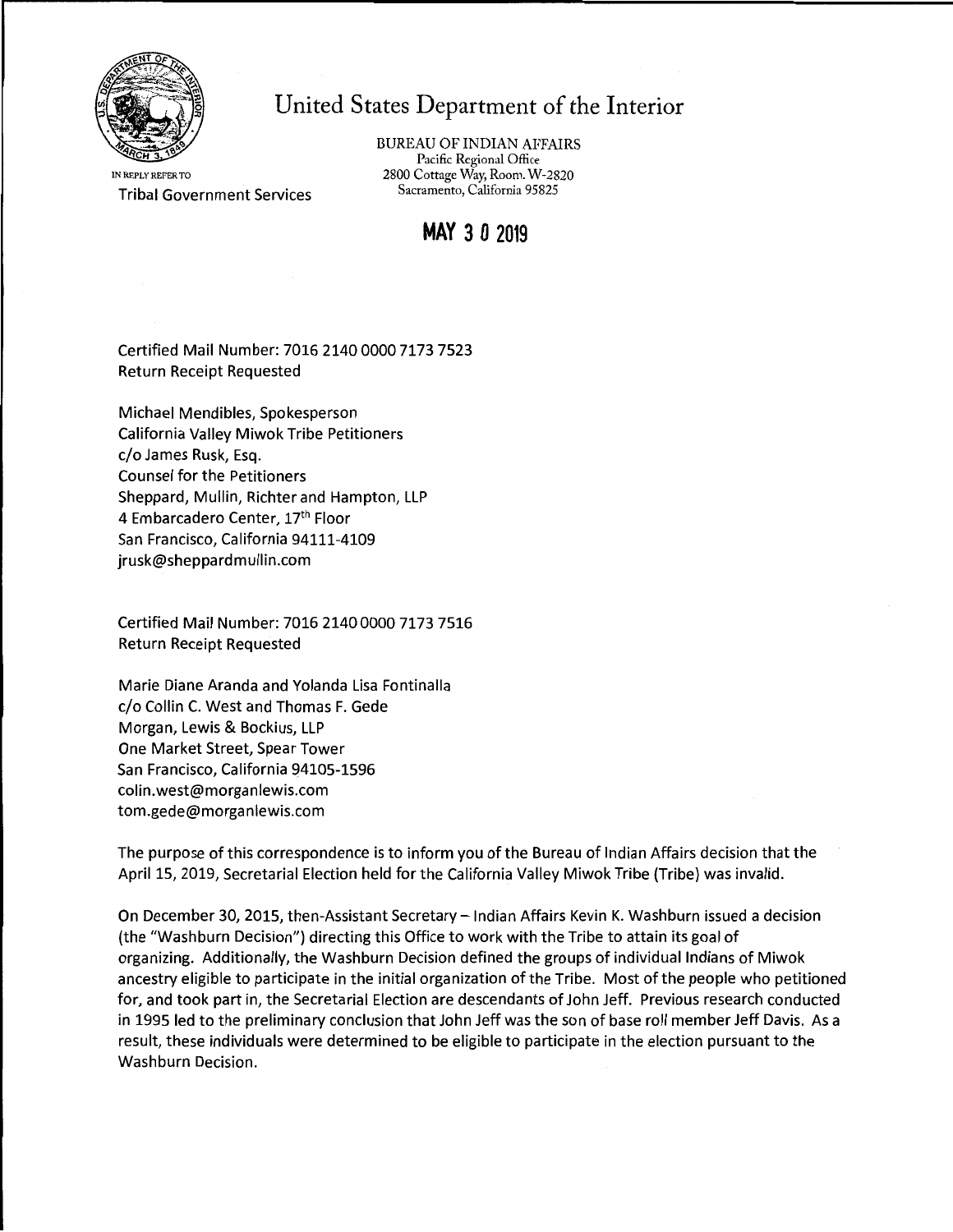Spurred in part by an inquiry from Senator Dianne Feinstein, as well as two lawsuits challenging the election, the Bureau is conducting further review of the eligibility of all the individuals who participated in this election. As part of that review, the Bureau has reexamined the relationship between John Jeff and Jeff Davis. Genealogists in the Office of Federal Acknowledgement have established that John Jeff is not the son of Jeff Davis. See enclosed memorandum.

As such, and based on the findings of the Office of Federal Acknowledgement, most of the participating individuals did not meet the requirements to be considered eligible to participate. Consequently, I have no choice but to invalidate the election.

The disappointment that this decision will cause those who have been working cooperatively with the Bureau of Indian Affairs to organize is regrettable. But, as shown repeatedly in the litigation regarding this Tribe, the cornerstone of a successful organizational election is ensuring that every known eligible individual is given the opportunity to participate. It would be a violation of the Secretary's responsibility to the Tribe, as well encapsulated in the specific directions set out in the Washburn Decision, to approve a Secretarial Election in which most of the voters were not in fact descendants of the eligible groups.

In accordance with the authority granted to the Secretary of the Interior by the Act of June 18, 1934, (48 Stat. 984, 25 U.S.C. §5123) as amended, and delegated to me through the Indian Affairs Manual, Part 3, Chapter 4, Section 1.4, B, Authorities that are Redelegated only to Regional Directors, No 15-31, issued October 23, 2015, I possess the authority to review tribal constitutions. Further, 25 C.F.R. §81.45 vests me, as the Authorizing Official, with the responsibility to review the election results and the authority to issue a decision that is final for the Department. Therefore, in accordance with the aforementioned authority, this decision is final for the Department.

Sincerely,

any Alluts akks

Regional Director

Enclosure

cc: See Distribution List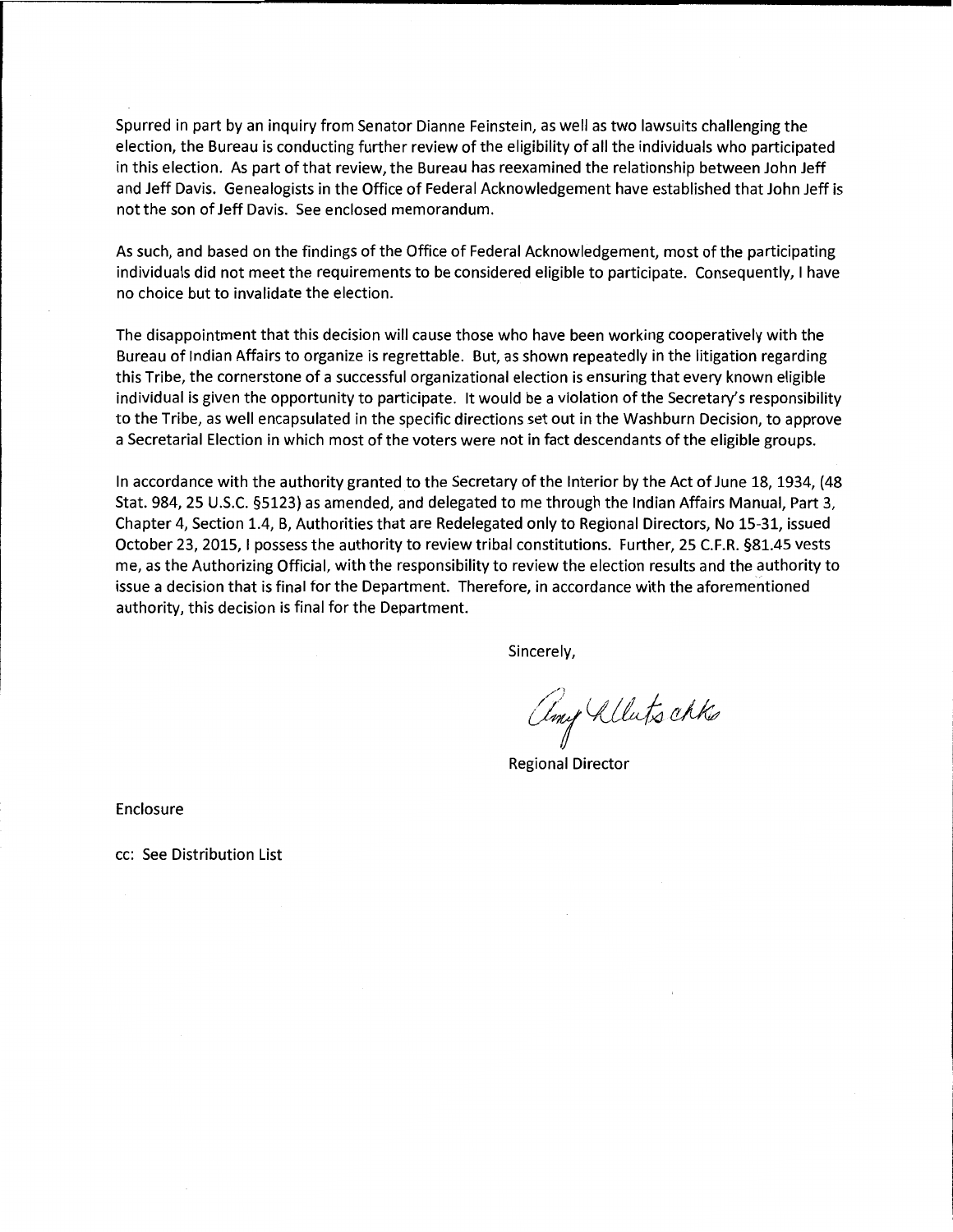#### **Distribution List:**

The Honorable Senator Dianne Feinstein 331 Hart Senate Office Building Washington, D.C. 20510

Darryl Lacounte, Director Bureau of Indian Affairs 1849 C Street, NW Washington, D.C. 20240

Troy Burdick, Superintendent Bureau of Indian Affairs Central California Agency 650 Capital Mall, Suite 8-500 Sacramento, California 95814

Karen Koch, Assistant Regional Solicitor Pacific Southwest Region United States Department of the Interior 2800 Cottage Way, E-1712 Sacramento, California 95825

Certified Mail No.: 7016 2140 0000 7173 7653 Return Receipt Requested c/o Peter D. Lepsch, Esq. Fredericks, Peebles, & Patterson, LLP 2020 L Street, Suite 250 Sacramento, California 95811

Devon Lehman McCune Natural Resources Section Environmental and Natural Resources Division United States Department of Justice 999 18<sup>th</sup> Street, South Terrace, Suite 370 Denver, Colorado 80202 devon.mccune@usdoj.gov

Certified Mail No.: 7016 2140 0000 7173 7677 Return Receipt Requested Ario E. Smith 2211 Castro Street San Francisco, California 94131

Certified Mail No.: 7016 2140 0000 7173 7660 Return Receipt Requested Leon Mendibles 877 Valley Crest Drive Carson City, Nevada 89705

Brian Collins Environment and Natural Resources Division United States Department of Justice Post Office Box 7611 Washington, D.C. 20044 brian.m.collins@usdoj.gov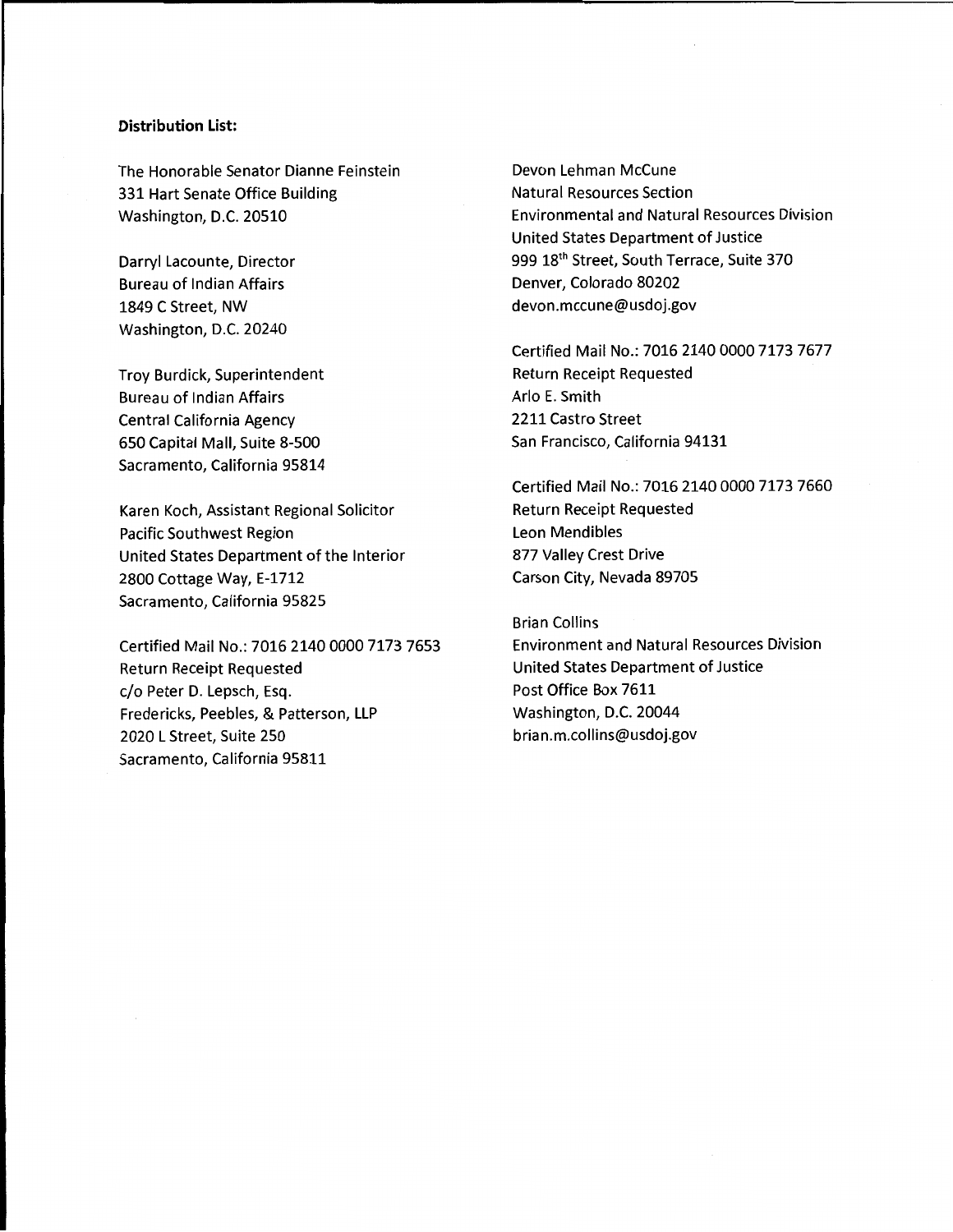

United States Department of the Interior

OFFICE OF THE SECRETARY Washington, DC 20240

# **NAY J 6 2019**

# **MEMORANDUM**

| To:      | Pacific Region Director                     |  |
|----------|---------------------------------------------|--|
| From:    | Region Duction                              |  |
| Subject: | Was John/Johnny Jeff the Son of Jeff Davis? |  |

The title of this paper is a basic paternity question pertaining to two individuals: Jeff Davis (1855-1940) and John/Johnny Jeff (1863-1938). The answer will affect 178 to 183 individuals who claim direct descent from this Jeff Davis through this John/Johnny Jeff. During the late 19th century and early 20th century, both individuals were born, lived, and died in Calaveras County, California. They have been dead for 79 to 81 years, respectfully; and over 150 years have passed since the birth of John/Johnny Jeff.

# **The Question**

Almost all direct descendants of John/Johnny Jeff claim that Jeff Davis is the father of John/Johnny Jeff; hence the question, "Was John/Johnny Jeff the son of Jeff Davis?"

# **Methodology and Sources**

This paper will answer this specific question through the presentation of historical records that were created contemporaneously to these two individuals. In this paper, the Office of Federal Acknowledgment (OFA) staff will present historical records, chronologically laying out the facts, concerning these two individuals, Jeff Davis and John/Johnny Jeff.

To verify this claim and to answer this paternity question, one must research and analyze original and derivative records before coming to any conclusions. One must find historical records that state or define relationships. In this paper, pertinent names will be bolded for emphasis and defined relationships will be italicized such as *"daughter," "mother," "son," ''father," "granddaughter,"* and so forth.

OFA was able to access many documents from sources that are publicly available through the Internet. OFA searched records that are archived or maintained on several levels: national, tribal, state, county, town, family, and individual.

 $\mathbf{I}$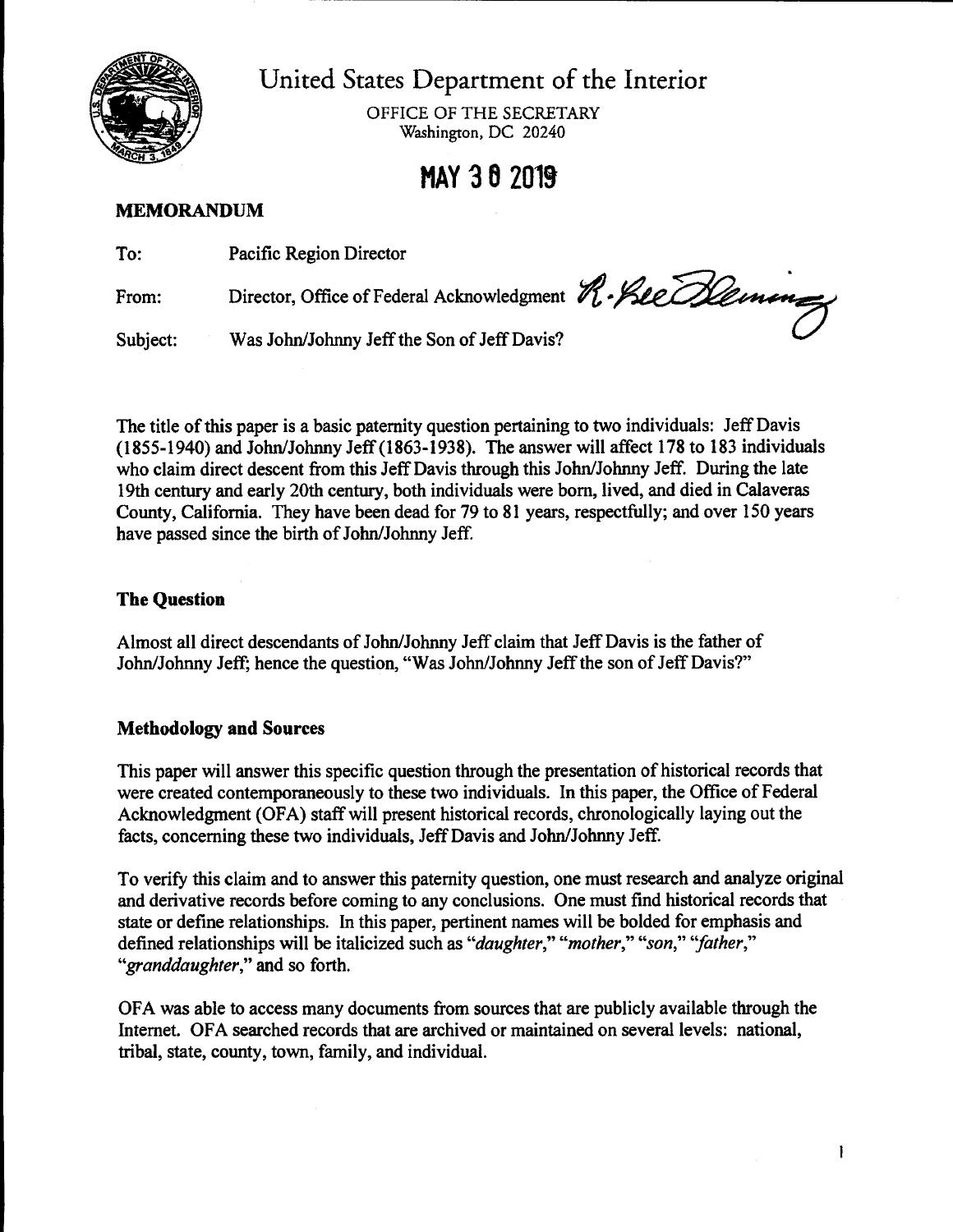On the Federal level, OFA researched and examined the Federal Censuses for 1880, 1900, 1910, 1920, 1930, and 1940. Also, OFA examined records pertaining to the U.S. Social Security Death Index, 1935-2007; U.S. Social Security Applications and Claims Index, 1936-2007; and military records for WWI and WWII. These records are publicly available through Ancestry.com and Fold3.com. Within the records of the Bureau of Indian Affairs (BIA), OFA researched and examined a 1915 census and a 1929 BIA annual census. These records are publicly available through the National Archives Records Administration (NARA)(San Bruno and Washington, D.C.).

Additionally on the Federal level, OFA researched and examined the 1928, 1933, 1950, and 1972 applications, roll, and distribution funds records. The applications for enrollment with the Indians of the State of California under the Act of May 18, 1928 (45 Stat. L. 602), commonly referred as the "1928 CA Indians claims applications," and subsequent 1950 and 1972 distribution funds records are privacy protected by the NARA (San Bruno) and the BIA. The 1933 "Indians of California Roll" is publicly available through Ancestry.com.

On the tribal level, the staff reviewed and examined two tribal election lists: one containing the names of 178 individuals and the other 183.

On the state level, the staff researched and examined the California Birth Index, 1905-1995; California Death Index, 1905-1939; and California Death Index, 1940-1997. These records are publicly available through Ancestry.com.

On the county level, the staff researched Calaveras County, California marriage records through Ancestry.com. In addition, OFA researched and examined the Calaveras County Coroner's inquest records through FamilySearch.com and local newspaper articles and obituaries from the Calaveras Genealogical Society through www.calaverasgenealogy.com.

On the town, family, and individual levels, OFA researched and examined records such as pictures, cemetery inventories, headstones, newspaper articles, and obituaries. These records and information are publicly available and OFA accessed them on the Internet through www.findagrave,www.ancestry.com, www.FamilySearch.com, www.genealogybank.com, www.newspapers.com, www.newspaperarchive.com, www.cdnc.ucr.edu (California Newspaper Digital Collections), and www.chroniclingamerica.loc.gov (Library of Congress).

#### **Background**

In 1915, Special Agent John J. Terrell, United States Indian Service, Department of the Interior, visited an Indian settlement known as "Sheepranch" in Calaveras County, California. He enumerated 12 "Sheepranch Indians": [1] Peter Hodge and *wife* [2] Annize and four children [3] Malinda, [4] Lena, [5] Tom, and [6] Andy; [7] **Jeff Davis** and his *wife* [8] Betsey; [9] Mrs. Limpy; (10] John Tecumchey and *wife* [11] Pinkey; and [12] Mamy Duncan, *"granddaughter* of Jeff Davis." Terrell entitled this enumeration, "(Sheepranch Indians), Census of the Indians at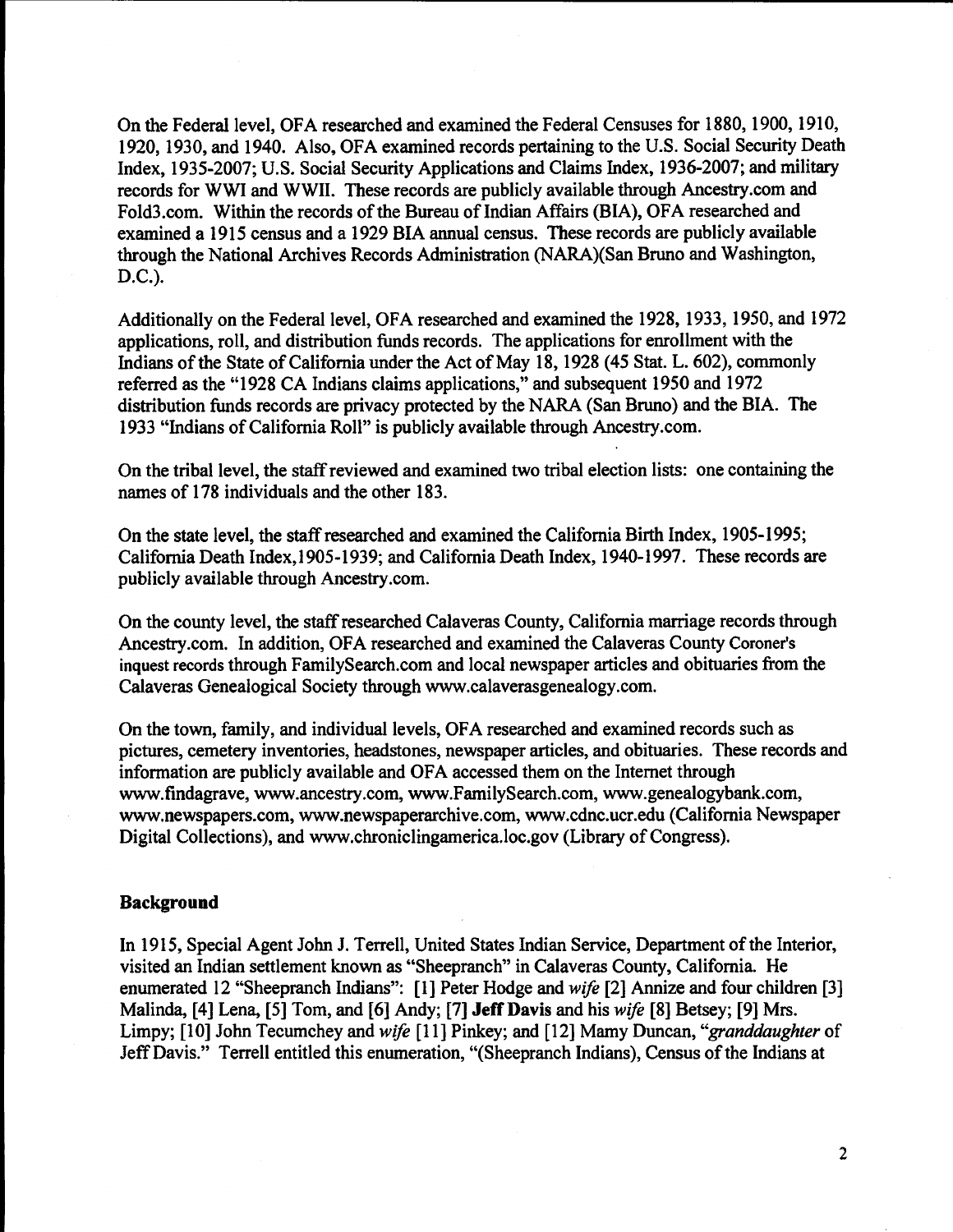and near Sheepranch in Calaveras County." He transmitted this census in a letter dated August 13, 1915, to the Commissioner of Indian Affairs.<sup>1</sup>

## **Jeff Davis (1855-1940)**

With respect to the above question, this Jeff Davis of the 1915 Terrell List, must be explored. His name was recorded mostly as Jeff Davis; however, he was also known as "Jef Davis," "Jeff Long," "Chep Davis," "Mr. Laun," and "Jeff Laun." His birth date was June 20, 1855; moreover, his age was recorded variously among the records, calculating approximate birth years between 1850 and 1860. He had three wives during his life: (1) Lavina, who died before 1900, (2) Chuella, who died before 1915, and (3) Betsey/Betsy, who died in 1929. Jeff Davis had one son, Ike Davis, by his first wife, Lavina. He did not have any children by his second or third wives. Jeff Davis died on December 5, 1940, and is buried at Sheep Ranch Cemetery, Sheep Ranch, Calaveras County, California. The record does not reflect that Jeff Davis had a son, John/Johnny Jeff. Except for his son Ike Davis, Jeff Davis did not have any descendants.

The earliest record that OFA researched was the 1880 Federal Census. Jeff Davis appears on this census in the Seventh Township, Calaveras County, California, with his wife **Lavina.** The Federal census enumerator, A.H. Coulter, did not record any children of this couple. To provide further context, Enumerator Coulter listed this couple with 18 other individuals under the household of"Captain Chips," age 67. No relationships are defined between Captain Chips and these 20 other individuals. However, they comprised all together: one family of 5, 6 couples, and 3 single individuals. Directly listed under Captain Chips was **"Charley,"** age 37 [born about 1843]; with his *"Wife,"* **Limpy,** age 37 [born about 1843]; *"Daughter,"* Ina, age 12 [born about 1868]; *"Son,"* Frank, age 6 [born about 1872]; and an unnamed *"Daughter,"* "A girl," age 4 [born about 1876]. Enumerator Coulter subsequently listed **Jeff Davis,** age 20 [born about 1860] and *"Wife,"* **Lavina,** age 30 [born about 1850]; Bill Hall, age 25, and *"Wife,"* Lilie, age 30; Jeff, age 30 [born about 1850], and **Pinkey,** age17 [born about 1863]; Dick, age 60, and his *"Wife,"*  Dolly, age 60; Real Foot, age 70, and his *"Wife,"* Mauna, age 70; Abe Lincoln, age 20, and his *"Wife,"* Mary, age 20; Sooky, age 45; Emma, age 17; and Jack, age 40.<sup>2</sup>

This historical document establishes a relationship between Jeff Davis, born about 1860 and his wife, Lavina, born about 1850. This document also introduces other individuals (Charley, Limpy, Pinkey, Ina, Frank, and an unnamed female) who factor into Jeff Davis' immediate family, as subsequent records will show.

In 1900, **Jeff Davis,** age 41 [born about 1859] appears on the Federal Census in Murphys Township, Calaveras County, California, living in the household of his mother, **Limpy,** age 60

<sup>&</sup>lt;sup>1</sup> Terrell 1915, pp. 1-3. This census is also cited as the "1915 Terrell List."

<sup>2</sup>U.S. Census 1880, CA, Calaveras Co., Seventh Township, ED 42, p. 40, lines 2 to 8, and 11-12. Other evidence discussed in this paper will show family relationships to this Charlie family comprising Jeff Davis' father (Charlie); his grandfather, Jim; his mother, Limpy; siblings, Ina and Pinkey;, and one son, Ike Davis. For example, this Jeff (line I 1 }, not to be confused with John/Johnny Jeff, was a brother-in-law to Jeff Davis and was born almost 13 years before the John/Johnny Jeff in question. Other records define Pinkey as another sister of Jeff Davis.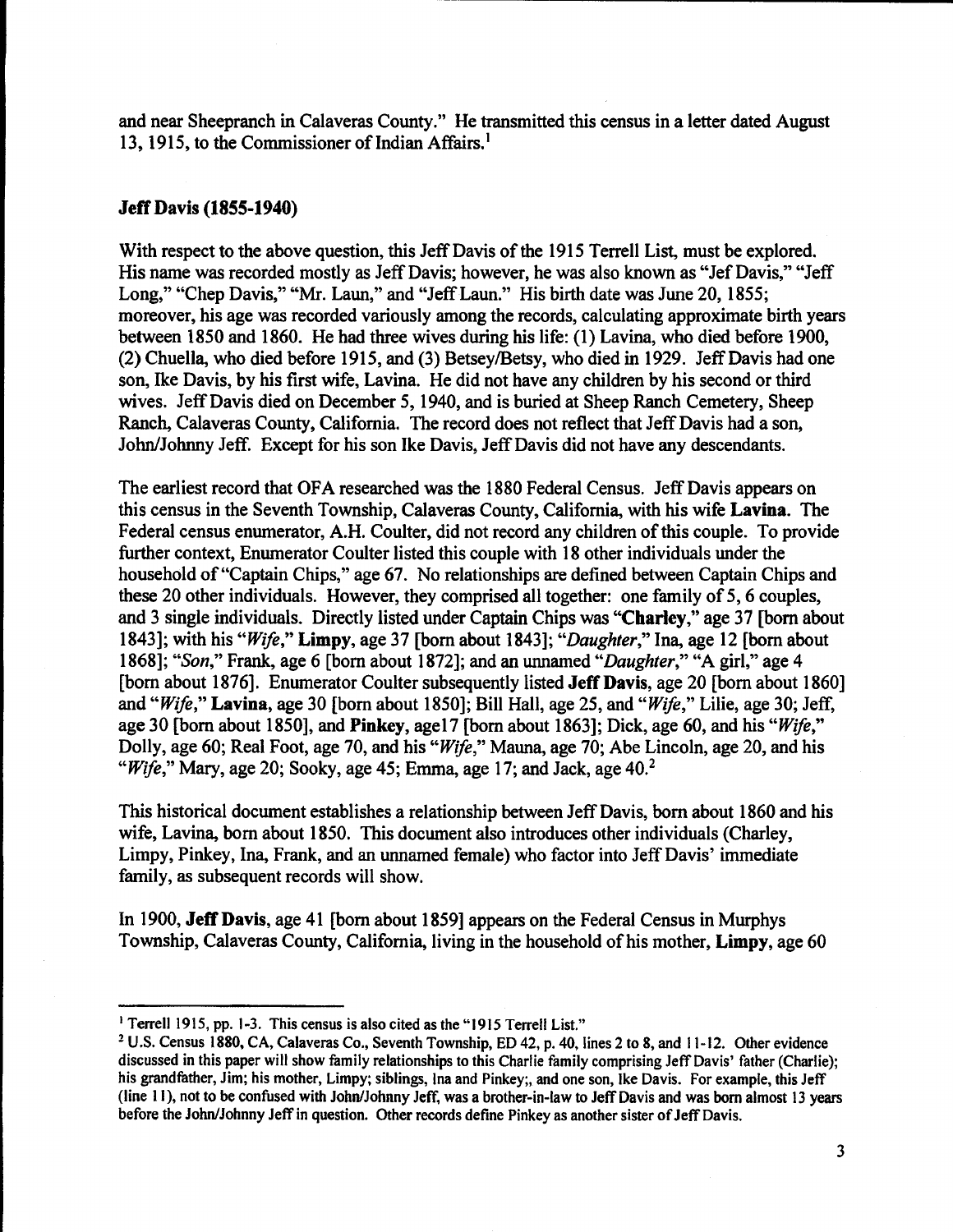[born about 1840]). Federal census enumerator, E.H. Schaeffle recorded *"wid"* (widower) **Jeff Davis** as Limpy's *"son,"* and **Ike Davis,** age 13 [born about 1887] as Limpy's *"grandson." <sup>3</sup>*

This historical document establishes relationships between Jeff Davis and his mother, Limpy; and between Jeff Davis and his son, Ike Davis. This record also implies that widower Jeff Davis' first wife, Lavina, died before 1900. Comparing the 1880 and 1900 Federal Censuses, one may deduce that these stated relationships to Limpy indicate that Ike Davis was the *son* of Jeff Davis and Jeff Davis' *first wife,* Lavina. One may also deduce that this Lavina died between 1887 and 1900 ( after the birth of Ike Davis and before Enumerator Schaeffle recorded Jeff Davis as a "widower" in 1900).

In 1905/06, Special Agent Charles E. Kelsey, for the Office of Indian Services, Department of the Interior, enumerated Indian individuals, who lived in settlements, by county in California. For the "Avery" Indian settlement located in Calaveras County, Special Agent Kelsey noted a **"Jeff Long** & *wife"* who were listed between **"Jessie Duncan** & wife, 1 child" and **Pinkie.**  Special Agent Kelsey did not list any children of this Jeff Long & wife.<sup>4</sup>

This historical document establishes an alias for Jeff Davis and a relationship between Jeff Davis also known as "Jeff Long" and his [presumed second] unnamed wife [Chuella]. Also, previous and subsequent records reveal that this Jessie Duncan is Jeff Davis' stepson through Betsey (Jeff Davis' third wife) and that this Pinkie is Jeff Davis' sister.

In 1910, **Jeff Davis,** age 58 [born about 1852], appears on the Federal Census in District 3, Calaveras County, California, with his new *"wife,"* **Chuella,** age 55 [born about 1855]. Federal census enumerator, T. J. Burrow recorded that this new couple had been married for a year and that this marriage was Jeff Davis' second and Chuella's third.<sup>5</sup> No children of Jeff and Chuella Davis are recorded in this household.

This historical document establishes a relationship between Jeff Davis and his wife, Chuella; that this relationship was Jeff Davis' second marriage (married for a year), and that Chuella would be beyond her child bearing years.

On the 1915 Terrell List, Jeff Davis is recorded as 58 years old [born about 1857], and with an older "wife," Betsey [his third wife], 60 years old [born about 1855].<sup>6</sup> Jeff Davis' *"granddaughter"* is listed as "Mamy Duncan," age 8 [born about 1907].

This historical document establishes a relationship between Jeff Davis and his third wife, Betsey; and Jeff Davis and "granddaughter" Mamy Duncan. Records discussed below reveal that "Mamy Duncan" is the daughter of Jesse Duncan (also known as Jessie Sissel/Cecil/Cissil) and Jesse Duncan was the son of Thomas Duncan or Theodore Sissel and **Betsey.** This record also documents that Betsey was beyond her child bearing years. Taken together, these records show

<sup>3</sup>U.S. Census 1900, CA, Calaveras Co., Murphys Township, ED 141, 178, dwl#l2, fam#l2.

<sup>4</sup>Kelsey 1905/06, p. 57. This census is also cited as the" 1905/06 Kelsey List." Findagrave.com presented in Jeff Davis' memorial his alias, **"Mr.** Laun" and abstracted two articles from the newspaper Prospect (Prospect, 7/1/1899 and 10/28/1899).

*<sup>5</sup>*U.S. Census 1910, CA, Calaveras Co., District 3 Township, ED 12, 2A, dwl#l3, fam#l3.

<sup>6</sup>Terrell 1915, p. 3.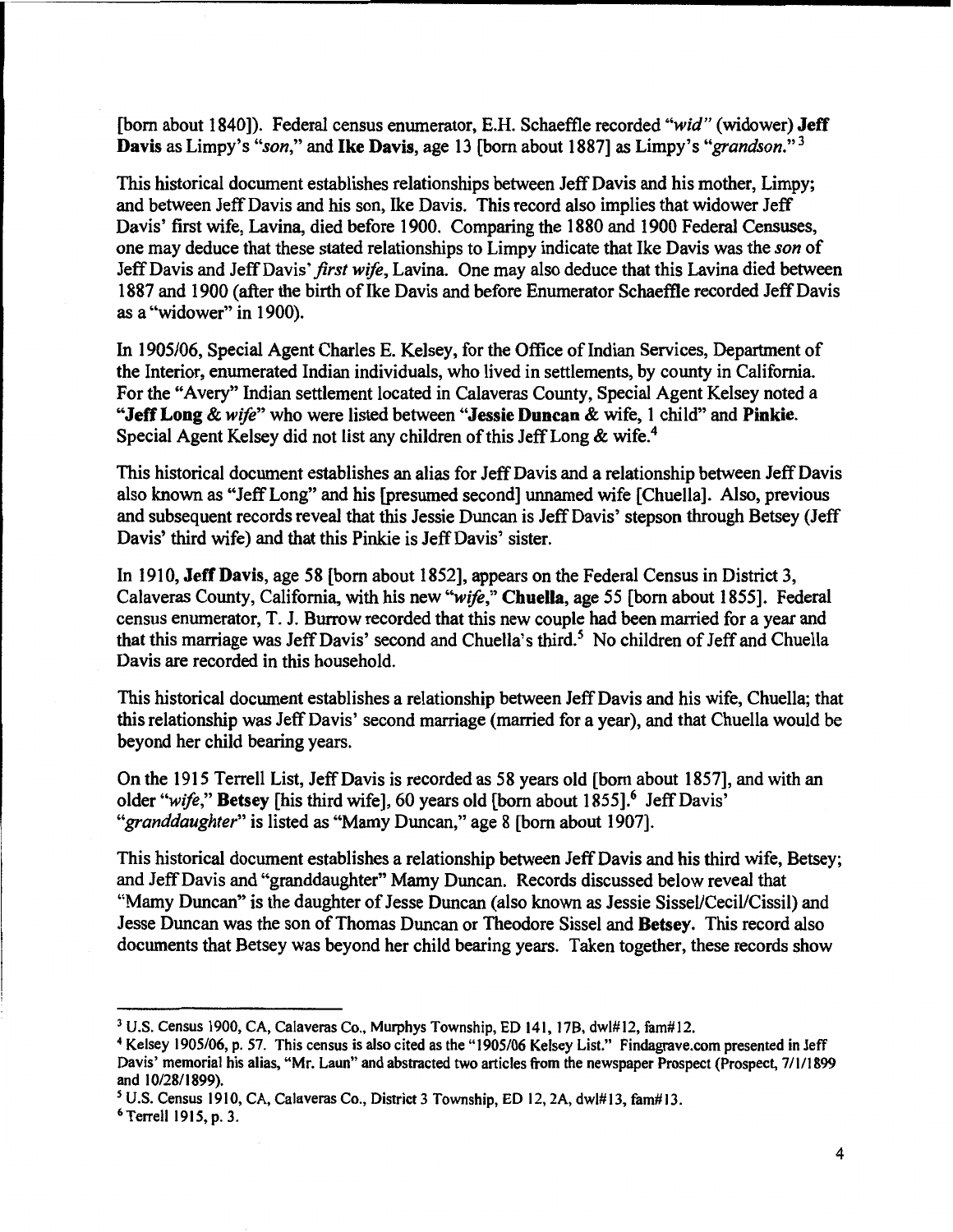that Mamy Duncan was the biological *granddaughter* of Betsey, Jeff Davis's third wife; and therefore the *step-granddaughter* of Jeff Davis.

In September 1918, **Ike Davis** registered for WWI military service. His draft registration card shows that Ike Davis was age 33, born in 1885, and his permanent residence as "Sheepranch, Calaveras, Cal." **Jeff Davis** is listed as his *"[n]earest [r]elative"* of that same location.<sup>7</sup>Two months later, a "Mrs. Ike Davis" dies on November 28, 1918, and then Ike Davis dies on December 10, 1918.<sup>8</sup> Both died in Calaveras County, California.

This historical document further establishes a relationship, "nearest relative" between Jeff Davis and his son Ike Davis. Supporting death information on Findagrave.com (although not created contemporaneously to these individuals) shows that "Caloosa" Davis [Mrs. Ike Davis] was born in 1843, died on November 28, 1918, and is buried at Sheep Ranch Cemetery, Sheep Ranch, Calaveras County, California.<sup>9</sup> Findagrave.com also shows that Ike Davis was born on July 1, 1883, died on December 10, 1918, and also is buried at Sheep Ranch Cemetery, Sheep Ranch, Calaveras County, California. <sup>10</sup>

In 1920, Jeff Davis appears on the Federal Census in Murphys Township, Calaveras County, California as "JefDavis," and age 62 [born about 1858]. He is living with his *wife,* **Betsy** [his third wife], age 70, and his *mother,* **"Rose"** [also known as **Limpy]** age 80, as part of the household of John "Tecumseh" and his wife, "Pinky," and dependent "Mamie Cissil.'' <sup>11</sup>

This historical document establishes a relationship between Jeff Davis and his wife, Betsey; and between Jeff Davis and his mother Rose [Limpy]. This record also documents that others are associated with Jeff Davis, such as Pinky, Pinky's husband John Tecumseh, and Mamie Cissil.

In 1929, Examiner of Inheritance, Fred A. Baker, Office of Indian Affairs, Department of the Interior, assisted Jeff Davis in filing his "Application for enrollment with the Indians of the State of California under the Act of May 18, 1928 (45 Stat. L. 602)." In his application #2892, Jeff Davis reported that he was born in 1858 and was "head" of the household which consisted of his *"wife,"* **Betsy,** age 90, born in 1838 and died on **"January 13, 1929";** and his *"mother,"* **Limpy Davis,** age 98, born in 1830. He also gave the name of his *''father"* as **Charlie Davis** who died in 1894 and the name of his grandfather on the "Father's Side" as **Jim. <sup>12</sup>**

This historical document establishes relationships between Jeff Davis and his third wife, Betsy/Betsey; Jeff Davis and his mother Limpy; Jeff Davis and his father Charlie Davis; and his grandfather, Jim. This record, when compared with another 1928 CA Indians claims application, clarifies the complex relationship between Jeff Davis and "Mamy Duncan" whom Special Agent John J. Terrell listed as Jeff Davis' "granddaughter" in 1915.

<sup>7</sup> U.S., World War I Draft Registration Cards, 1917-1918, Ancestry.com (accessed on 5/25/2019).

<sup>8</sup>CA, Death Index, 1905-1939, for Ike and Mrs. Ike Davis, Ancestry.com (accessed on 5/25/2019).

<sup>&</sup>lt;sup>9</sup> Memorial of Caloosa Davis, Sheep Ranch Cemetery, Sheep Ranch, Calaveras Co., CA, www.findagrave.com (accessed on 5/25/2019).

<sup>&</sup>lt;sup>10</sup> Memorial of Ike Davis, Sheep Ranch Cemetery, Sheep Ranch, Calaveras Co., CA, www.findagrave.com (accessed on 5/25/2019).

<sup>11</sup> U.S. Census 1920, CA, Calaveras Co., Murphys Township, ED 14, 58, dwl#l45, fam#l47. This "Mamie Cissil" was the daughter of Jesse Sissel/Cecil/Cissil also known as Jessie Duncan.

<sup>12 1928</sup> CA Indians claims application #2892.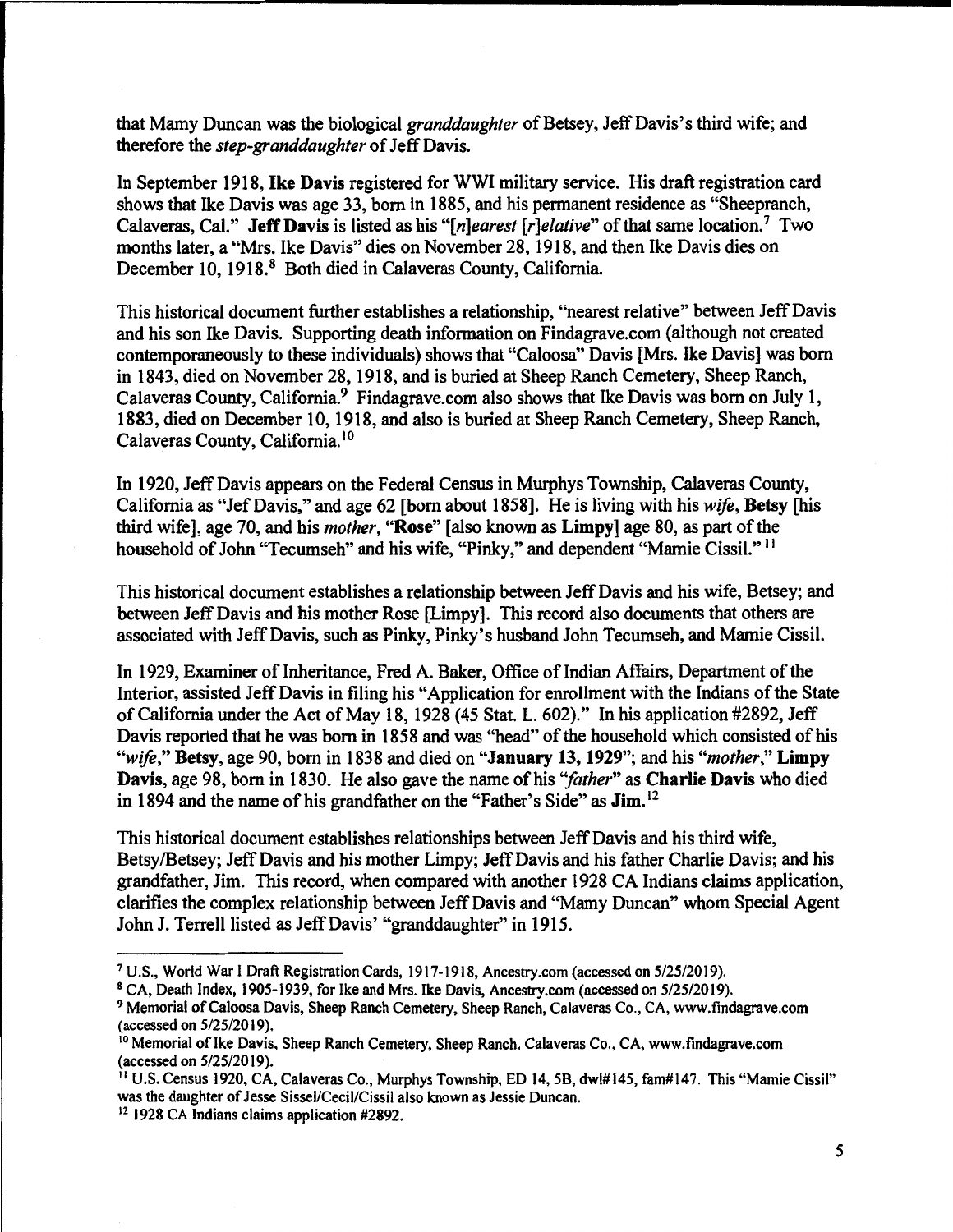Application #2897 of Jesse Sissel reveals that his *"mother"* was **"Betsy"** who died on **"January 13, 1929."13** This historical record establishes that Jesse Sissel/Duncan was the stepson of Jeff Davis and that Mamy/Mayme Duncan/Sissel was a stepgranddaughter of Jeff Davis, rather than a "granddaughter." These historical records also establish that Betsey/Betsy was beyond her child bearing years when married to Jeff Davis. Therefore, Jeff Davis does not have any descendants through Betsey/Betsy, his third wife.

In 1929, BIA Superintendent L.A. Dorrington listed **Jeff Davis** as being born in 1858. Directly under Jeff Davis, Superintendent Dorrington listed on the 1929 BIA Annual census **Betsey Davis,** born in 1838 and noted that she died on "January 29, 1929," and **Limpy Davis,** born in 1830.<sup>14</sup>

This historical document establishes an approximate birth year of **1858** for Jeff Davis and further supports his relationship with his third wife, Betsey/Betsy. Her death date of "January 29, 1929" also supports her identity and clarifies the relationship between Jeff Davis, Jesse Sissel/Duncan, and Mamy/Mayme Sissel/Duncan.

In February 1930, Limpy died at Sheep Ranch, Calaveras County, California. Her obituary closed with this description: "L[i]mpy belonged to the Digger tribe and that a *son,* 'Jeff Davis,' is chief of the dwindling tribe at Sheep Ranch."15 This historical document further supports the relationship between Jeff Davis and his mother Limpy.

In 1930, **Jeff Davis** appears on the Federal Census in Murphys Township, Calaveras County, California. Federal census enumerator Herbert C. Lewis recorded Jeff Davis as being age 73 [born about 1857] and single. Enumerator Lewis recorded the previously visited household of "Jess M. Duncan," age 65 [born about 1865], Jess M. Duncan's *"Daughter,"* "Mamie," age 22 [born about 1908], and boarders "Pinkey Davis," age 63 [born about 1867] and "John Techumca," age 60 [born about 1870].<sup>16</sup>

This historical document establishes an approximate birth year of 1857 for Jeff Davis. This document further demonstrates that Jeff Davis was living next to his stepson, "Jess M. Duncan;'' his stepgranddaughter, "Mamie;" his sister, "Pinkey Davis;" and his brother-in-law, John Techumca."

In 1940, **Jeff Davis** appears on the Federal Census at Sheep Ranch, Murphys Township, Calaveras County, California. Federal census enumerator James F. Bower recorded "Chep" Davis, age 90 [born about 1850], *"Lodger"* in the household of"Johnnie Techumca," age 75 [born about 1865], and his *"Wife,"* "Pinkie," age 75 [born about 1865).<sup>17</sup>

<sup>13</sup>1928 CA Indians claims application #2897. Jesse Sissel would be Jeff Davis' stepson, and "Mayme" would be Jeff Davis' stepgranddaughter, rather than "granddaughter" as reported on the 1915 Terrell List.

<sup>14 1929</sup> BIA Annual Census, Sacramento Agency, p. 2. Although Superintendent Dorrington listed these three individuals one after another, he did not state the relationships between them. What is important is the death date for Betsey which matched the death date of Jess Sissel's mother, Betsy, on his 1928 CA Indians claims application #2897.

<sup>15</sup>*Oakland Tribune,* April 20, 1930, p. 79, www.newspapers.com (accessed on 5/25/2019).

<sup>16</sup> U.S. Census 1930, CA, Calaveras Co., Murphys Township, ED 5-5, 4A, dwl#I03.

<sup>17</sup>U.S. Census 1940, CA, Calaveras Co., Sheep Ranch, Murphys Township, ED 5-4, 48, dwl#495.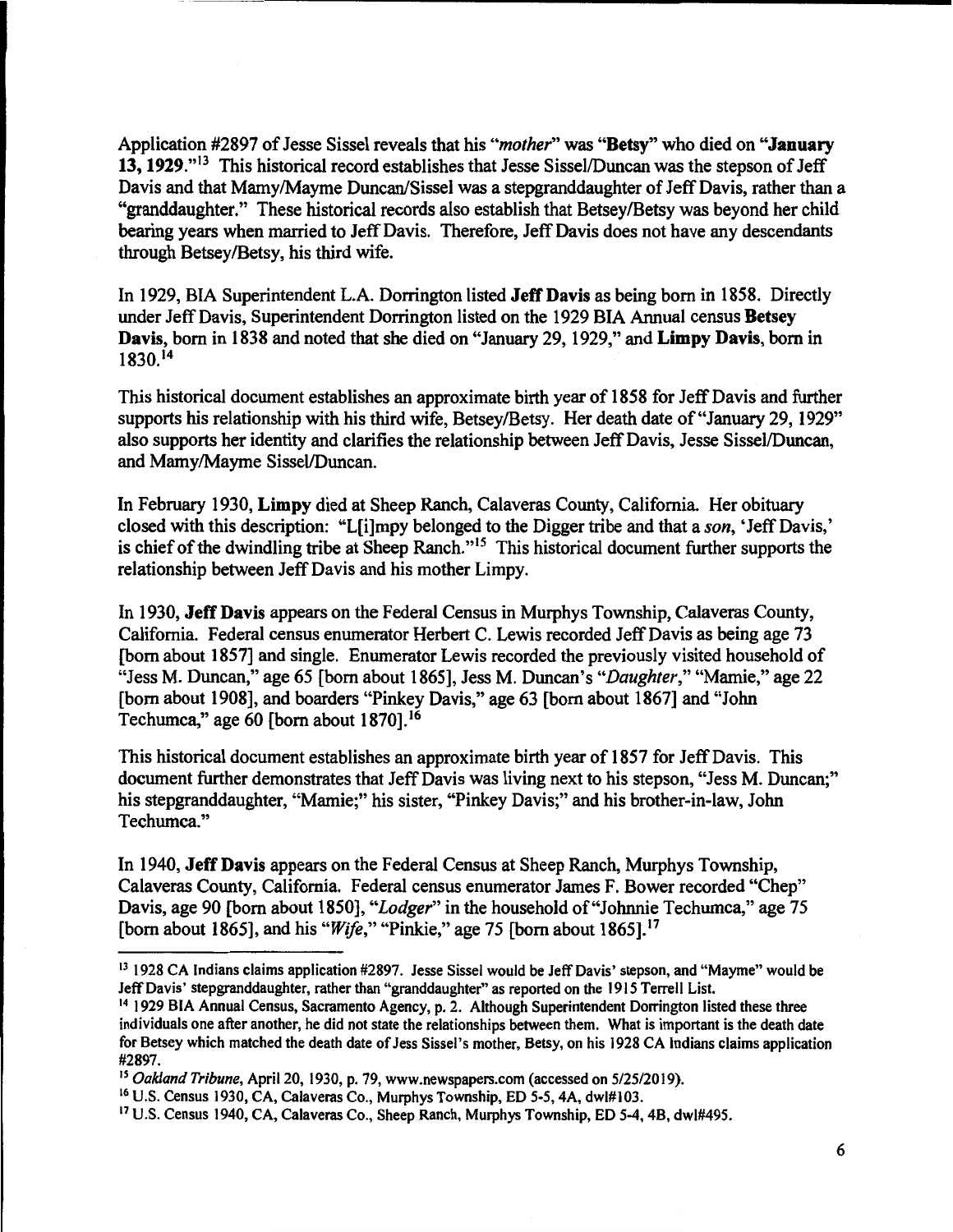This historical document establishes "Chep Davis" as another variant name for Jeff Davis and an age calculating an approximate birth year of 1850. Jeff Davis is living with his sister, "Pinkie," and brother-in-law, "Johnnie Techumca."

Jeff Davis died on December 5, 1940 and is buried at the Sheep Ranch Cemetery, Sheep Ranch, Calaveras County, California.<sup>18</sup> Although not contemporary to Jeff Davis' lifetime, his memorial on Findagrave.com states,

His parents were Rose "Limpy" Davis and Charley Jeff, both Native American. AKA Mr. Laun. Age 85 yrs *5* mo 15 days. Laborer. Native American. Burial 12/08/1940. Widower. Chief of the Piute Indian tribe in Sheep Ranch for 30 years. Sisters Ina Hodge and Pinkey Tecumseh. Census records show 3 wives for him over the years. Only one child, Ike, could be traced to him. (Mr. Laun AKA Jeff Davis, elected Chief at a tribal gathering *Prospect* 7/1/1899) (Indians arranging PowWow. Jeff Laun, lately decreed chief, to make inaugural address. *Prospect* 10/28/1899-from "Goldrush" #4741871. <sup>19</sup>

This information provides citations to two 1899 newspaper articles that show Jeff Davis's using two alternate names: Mr. Laun and Jeff Laun. These references helped to show that the "Jeff Long"[syllable sound quite similar to "Laun") on the 1905-06 Kelsey List is the same as Jeff Davis. The Calaveras Genealogical Society's Calaveras Co., Death Index has this entry for Jeff Davis: "Davis, Jeff (AKA Mr. Laun) 06/20/1855 Sheep Ranch, CA 12/05/1940 Sheep Ranch, CA Sheep Ranch, CA."<sup>20</sup>

The California Death Index shows he was born on June 20, 1855 and died on December 5, 1940, in Calaveras County, California, his mother's maiden name was **"Limpi,"** and his father's surname is "Jeff."<sup>21</sup>

#### **John/Johnny Jeff**

With respect to the above question, this John/Johnny Jeff must be explored, as well. John/Johnny Jeff does not appear on the 1915 Terrell List. His name was recorded mostly as John Jeff or Johnny Jeff; however, he was also known as "Johnny," "John Jeffs," "Jeff," "John Jeff," and "J. Jeff." His birth date is recorded twice: June 15, 1863 and October 25, 1867; moreover, his age was recorded variously among the records, calculating approximate birth years between 1863 and July 1876. His mother was Livianna/Liviana/Susner/Susie Jeff who was born May 14, 1848 and died May 9, 1939. He had one known sibling, a sister, Emma. He had one wife: Tillie Billy/Billee. John Jeff and his wife, Tillie Billy/Billee had nine children. John/Johnny Jeff died on December 13, 1938.

<sup>&</sup>lt;sup>18</sup> Memorial of Jeff Davis, Sheep Ranch Cemetery, Sheep Ranch, Calaveras Co., CA, www.findagrave.com (accessed on 5/25/2019).

<sup>&</sup>lt;sup>19</sup> Memorial of Jeff Davis, Sheep Ranch Cemetery, Sheep Ranch, Calaveras Co., CA, www.findagrave.com (accessed on 5/25/2019).

<sup>2</sup> ° Calaveras County Genealogical Society, Calaveras County Death Index, www.calaverasgenealogy.com (accessed on  $5/25/2019$ ).<br><sup>21</sup> CA, Death Index, 1940-1997, Jeff Davis, Ancestry.com (accessed on  $5/25/2019$ ).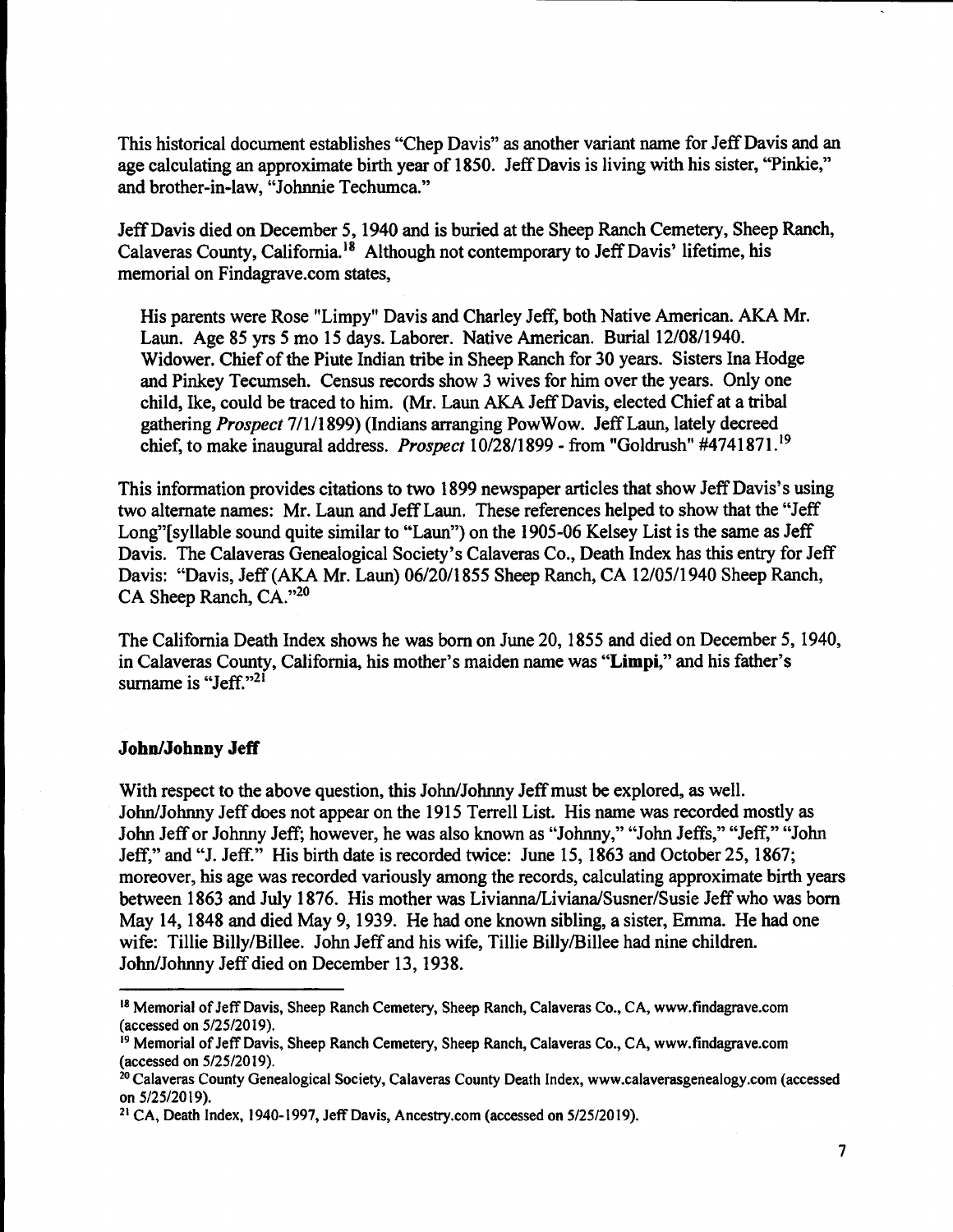The earliest record that OFA researched was the 1880 Federal Census. In 1880, a **"Johnny,"** age 6 [bom about 1874] appears on the Federal Census in the Seventh Township, Calaveras County, California. The Federal census enumerator, A.H. Coulter listed directly above "Johnny" a girl **"Emma,"** age 8 [bom about 1872] and listed below women, **"Livianna,"** age 30 [born about 1850].22

This historical document does not provide defined relationships but gives names and ages. When comparing this document with other documents discussed below, the facts support that this record pertains to John/Johnny Jeff, his sister, Emma Jack, and mother, Livianna/Liviana/Susner/Susie.

Numerous contemporary documents indicate that John Jeff was the son of one "Indian Jeff." In 1889, **"Indian Jeff,"** was shot while trying to protect Johnny Jeff from an armed white man. Before he died in January 1890, "Indian Jeff' acknowledged *his son,* Johnny Jeff and deposed that "a white man pointed a pistol at *his son."23* "Indian Jeff' was 40 years old when he died in 1890, making his birth year about 1850. Johnny Jeff gave testimony during an inquest into the murder of "Indian Jeff." Justice of the Peace (Acting Coroner) J.R. Smith asked Johnny Jeff, "You were acquainted with Jeff?" Johnny Jeff responded, "Yes. He was my father."<sup>24</sup> Acting Coroner Smith asked a similar question to another witness, **Emma** Jack, "Were you acquainted with Jeff the man who was shot?" She responded, "Yes. He is my father."<sup>25</sup>

This historical document establishes the relationships between John/Johnny Jeff and "Indian Jeff." It also establishes John/Johnny Jeff's sister as Emma Jack, sharing the same father, "Indian Jeff." This document is significant because "Indian Jeff' acknowledged his son, Johnny Jeff. In addition, "Johnny Jeff' and "Emma," both acknowledged their father, "Indian Jeff." These facts were created under a legal process.

In 1900, John/Johnny Jeff appears on the Federal Census in Mokelumne Township, Calaveras County, California as "John Jeffs," age 23, and born in July 1876.26 This historical document establishes a variant name for John/Johnny Jeff and his birth month and year.

In 1905/06, Special Agent Charles E. Kelsey, for the Office of Indian Services, Department of the Interior, enumerated Indian individuals, who lived in settlements, by county in California. For the "Angels" Indian settlement located in Calaveras County, Special Agent Kelsey noted "Jeff & wife, 2 *children, mother.*"<sup>27</sup> This historical document establishes a variant name for John/Johnny Jeff and supports "Jeff' was married, had two children [Hattie and Laura Jeff], and a mother [Livianna/Liviana]. This document also provides a variant birth month and year, and provides a family configuration that matches with the facts from the records discussed below.

27 Kelsey 1905/06, p. 57.

<sup>22</sup> U.S. Census 1880, CA, Calaveras Co., Seventh Township, ED 42, p. 16, fam#l4.

<sup>23</sup> Coroner's inquest records, Calaveras County, California, 1854-1955 and index 1854-1956, Box 91, 1890, www.familysearch.org (accessed 5/25/2019), p. 12, Image 648.

<sup>&</sup>lt;sup>24</sup> Coroner's inquest records, Calaveras County, California, 1854-1955 and index 1854-1956, Box 91, 1890, www.familysearch.org (accessed  $5/25/2019$ ), p. 6, Image 653.

<sup>25</sup> Coroner's inquest records, Calaveras County, California, 1854-1955 and index 1854-1956, Box 91, 1890, www.familysearch.org (accessed 5/25/2019), p. 5, Image 652.

<sup>26</sup> U.S. Census 1900, CA, Calaveras Co., Mokelumne Township, ED 140, 21A, dwl#7, fam#7.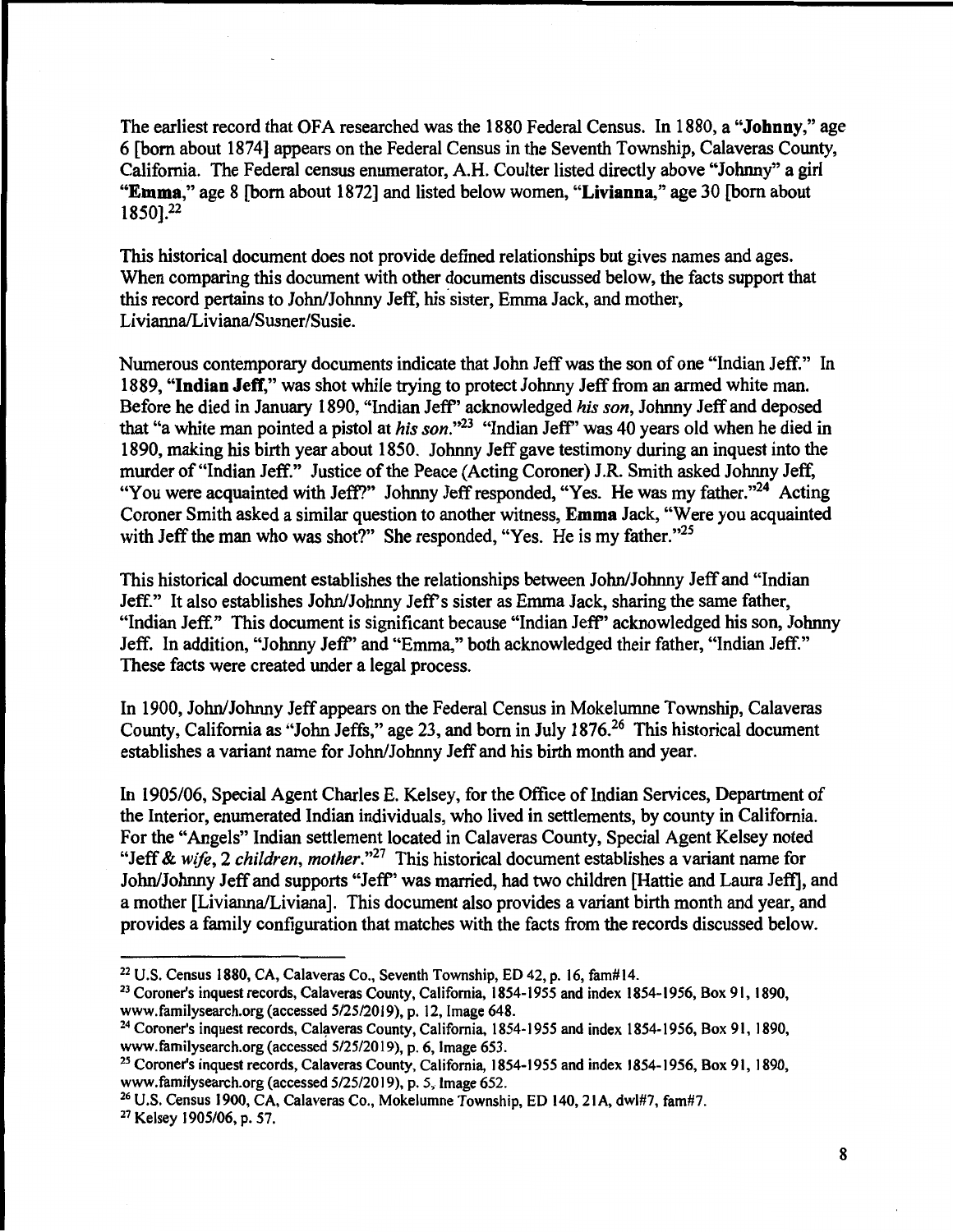In 1910, John/Johnny Jeff appears on the Federal Census in Township 2 (Mokelumne }, Calaveras County, California as "Johnny Jeff," and age 38 [born about 1872]. Federal census enumerator Allen H. McCarty recorded that Johnny Jeff's *wife* was Tillie, age 29 [born about 1881], and his children: Hattie, Laura, Babb, and Carrie. **Liviana** Jeff, age 58 [born about 1852] was living in the next household. $28$ 

John/Johnny Jeff does not appear on the 1915 Terrell List of the Sheepranch Indians.

In 1920, John/Johnny Jeff appears on the Federal Census in Angels Township, Calaveras County, California as "John Jeff," and age 49 [born about 1871]. He is living with his wife Tillie, age 40 [born about 1880], and his children: Hettie, Laura, Manie, Carrie, Ray, Hempy, and Len. His stepson is listed as Jimmy Rayes, and grandchildren Lodson and Birdie Hodge; and Florence and Louie Quitts.<sup>29</sup>**Liviana** Jeff, age 76 [born about 1844], was living in the household of her son-in-law Frank Fisher in Mokelumne Township, Calaveras County, California.<sup>30</sup>

In 1929, Examiner of Inheritance, Fred A. Baker, Office of Indian Affairs, Department of the Interior, assisted "John Jeff'' in filing his "Application for enrollment with the Indians of the State of California under the Act of May 18, 1928 (45 Stat. L. 602)." In his application #2906, "John Jeff'' reported that he was born on October 25, 1867 and was "head" of the household which consisted of his mother **Susner (Susie)** Jeff, age 80, born on May 14, 1848. He also reported that his wife was "Tillie Jeff, nee Billy." Examiner Baker cross referenced the two applications #2906 and #2907. He also noted that Susner was "also called Lavianna." He gave the name of his father as **"Jeff"** who died "long ago." This statement, made by John Jeff in 1929, is significant for the purposes of this inquiry, since Jeff Davis was still alive in 1929. Examiner Baker made a cross-reference to John Jeff's wife Tillie's application #2907. On her application she reported her maiden name as "Billy" and her minor children were listed as follows: Manuel, Ray, Hempie, Lennie, Tessie, and Walter. <sup>31</sup>

In 1929, BIA Superintendent L.A. Dorrington lists John/Johnny Jeff as "John Jeff," born in 1867 and ''head" of a household comprising wife Tillie Jeff and children: Manuel, Ray, Hempie, Lennie, Tessie, and Walter. Susner Jeff is directly listed next as "head" and born in 1848.<sup>32</sup>

In 1930, John/Johnny Jeff appears on the Federal Census in Altaville District, Angels Township 4, Calaveras County, California as "J. Jeff," and age 60 [born about 1870]. Federal census enumerator Lucien A. Stephens recorded that J. Jeff's wife was Tillie, age 50 [born about **1880],**  and his family comprised daughter Hattie, grandson Texas, granddaughter Mabel, son Ray, son Hempy, son Lennie, daughter Tessie, and son Walter.<sup>33</sup> Federal census enumerator Allen H. McCarty recorded that a **Susie Jeff,** age 78 [born about 1852], was the head of her own household, living alone in West Point Township, Calaveras County, California.<sup>34</sup>

<sup>28</sup>U.S. Census 1910, CA, Calaveras Co., Township 2 (Mokelumne ), ED 11, 28A, dwl#7, fam#7 and dwl#8, fam#8.

<sup>29</sup> U.S. Census 1920, CA, Calaveras Co., Angels Township, ED 15, 1 IB-12A, dwl#256, fam#257.

<sup>30</sup> U.S. Census 1920, CA, Calaveras Co., Mokelumne Township, ED 13, I IA, dwl#329, fam#329.

<sup>&</sup>lt;sup>31</sup> 1928 CA Indians claims applications #2906 and 2907.

<sup>32 1929</sup> BIA Annual Census, Sacramento Agency, p. 6.

<sup>33</sup> U.S. Census 1930, CA, Calaveras Co., Altaville District, Angels Township, ED 5-7, 28, dwl#55, fam#55.

<sup>34</sup>U.S. Census 1930, CA, Calaveras Co., West Point Township, ED 5-10, 4A, dwl#l 15, fam#I 15.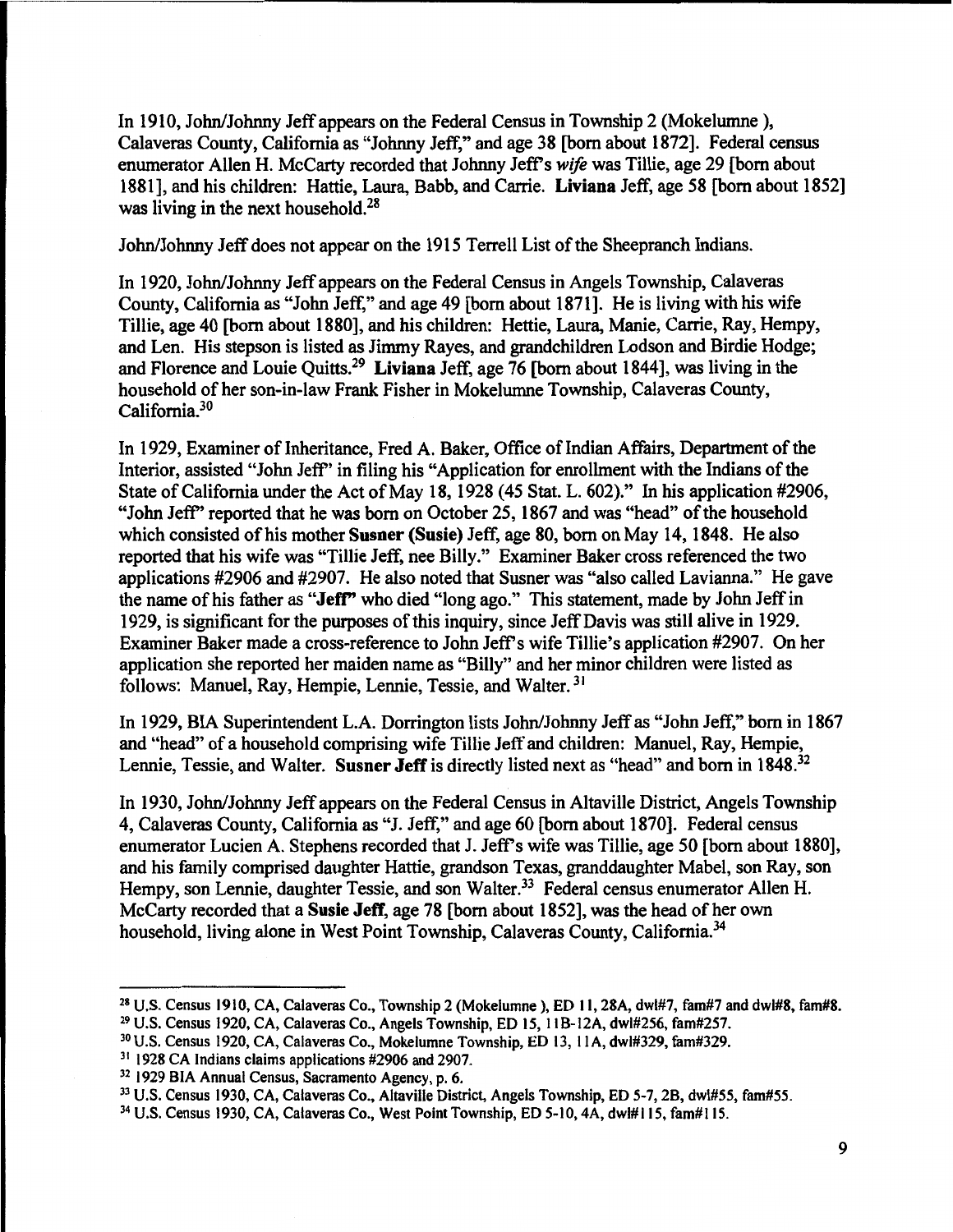John/Johnny Jeff died at the age of75 on December 13, 1938 [born about 1863], in Calaveras County, California.<sup>35</sup> His mother Susie Jeff died at the age of 94 on May 9, 1939 [born about 1845], in Calaveras County, California.<sup>36</sup> The Standard Certificate of Death, for Susie Jeff, shows that she was born on September 16, 1844, and died on May 9, 1939. This record also shows that she was a widow and her deceased husband was "Indian Jeff." $37$  The Calaveras Genealogical Society's Calaveras Co., Death Index has an index entry for John/Johnny Jeff: "Jeff, Johnny 06/15/1863 West Point, CA 12/13/1938 Vallecito, CA Saunders Ranch Indian Cem. Vallecito, CA."38

# **Age Comparisons**

Some evidence suggests that Jeff Davis and John/Johnny Jeff are too close in age to be father and son. This evidence is conflicting for each. Sources give Jeff Davis' birth year as early as 1850 (1940 Federal Census) and as late as 1860 (1880 Federal Census). For example, the California Death Index presents Jeff Davis as being born in 1855. The California Death Index presents "John Jeff" as being born in 1863. Jeff Davis would have been 8 years old and conceiving a child at that young age would have been biologically impossible.

Based on the latest birth year (1860) for Jeff Davis and the earliest birth year (1863) date for John/Johnny Jeff; Jeff Davis would have been J years old and conceiving a child would have been biologically impossible.

Based on the earliest birth year (1850) for Jeff Davis and the earliest birth year (1863) of John/Johnny Jeff, Jeff Davis would have been 13 years old and conceiving a child would have been possible.

Based on the latest birth year (1860) for Jeff Davis and the latest year (1876) for John/Johnny Jeff, Jeff Davis would have been 16 and conceiving a child would have been possible.

Based on the earliest birth year (1850) for Jeff Davis and the latest birth year (1876) for John/Johnny Jeff, Jeff Davis would have been 26 and conceiving a child would have been possible.

OFA finds that the current record is too inconsistent to determine whether it was biologically possible for Jeff Davis to be the father of John/Johnny Jeff.

## **Pacific Region's 2016 Analysis**

In 2013, people associated with the Sheep Ranch Rancheria voted to ratify a tribal constitution. In a decision issued December 30, 2015, Assistant Secretary - Indian Affairs Washburn

<sup>&</sup>lt;sup>35</sup> CA, Death Index, 1905-1939, for John Jeff, Ancestry.com (accessed on 5/25/2019).

<sup>36</sup> CA, Death Index, 1905-1939, for Susie Jeff, Ancestry.com (accessed on 5/25/2019).

<sup>37</sup> Office of Clerk-Recorder, County of Calaveras, San Andreas, California, Local Registration #30, District #550, Certified copy, October I, 2004.

<sup>38</sup> Calaveras County Genealogical Society, Calaveras County Death Index, 1/12/2012, www.calaverasgenealogy.com (accessed on 5/25/2019).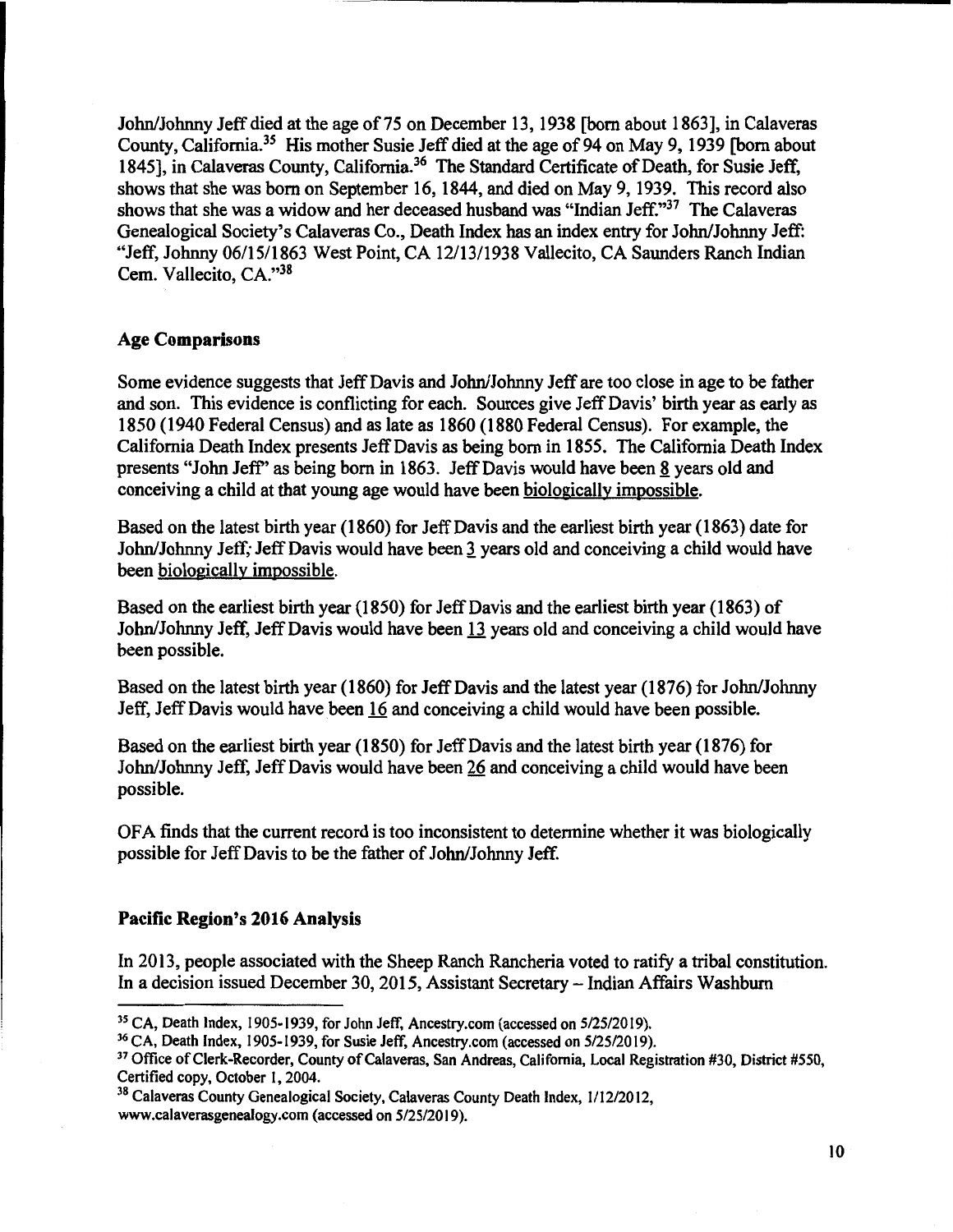determined the criteria for eligibility to take part in the initial organization of the Tribe. Mr. Washburn determined that descendants of the 1915 Terrell census were eligible. He also determined that descendants of Miwok Indians on the 1929 BIA census of Calaveras County could be permitted to take part in the initial organization, at the discretion of those who were eligible. In 2016, the Pacific Regional Office of the BIA undertook to determine whether people who voted in the 2013 election were eligible to do so. The BIA found that the most of those voters traced their ancestry to John Jeff. John Jeff is on the 1929 BIA census; Jeff Davis is on the 1915 Terrell census. The BIA stated that "Bureau records demonstrate that John Jeff is the son of Jeff Davis," and concluded that the voters met the eligibility requirements established by Mr. Washburn.<sup>39</sup>

As part of preparing this memorandum, OFA requested copies of the Bureau records relied on by the BIA in 2016, and received in response a 16-page file. One of those pages is a genealogy sheet showing that "Jefferson Davis {Indian Jeff)" is the father of John Jeff. As firmly established by the evidence cited in this memo, Indian Jeff and Jefferson Davis are not the same person. Moreover, there is nothing on that page to indicate when or by whom it was created, nor does it cite any sources for the information presented. We conclude that the document's suggestion that Jefferson Davis is the father of John Jeff is not supported.

We note that another document in the file is a "DRAFT" family tree purporting to show the descendants of Charles Jeff. That tree correctly distinguishes between Indian Jeff and Jeff Davis, and shows John Jeff as the son of Indian Jeff. But the tree indicates that Indian Jeff and Jeff Davis were brothers, and that Limpy Davis was their mother. Limpy Davis is on the 1915 Terrell census. Therefore this family tree supports the conclusion that the descendants of John Jeff are eligible to take part in the initial organization of the Tribe. But BIA's 2016 determination was premised on descent from Jeff Davis, not from Limpy. More importantly, this family tree, like the genealogy sheet discussed in the preceding paragraph, lacks any indication of when or by whom it was created, and does not cite any source material. We conclude that this document's suggestion that Limpy Davis was John Jeff's grandmother is not supported.

There does not appear to be any other document within that file purporting to show that John Jeff was the son of Jeff Davis. The file contains two copies of a family tree showing that John Jeff is the son of"Jeff' and his wife Susie Susner. As established by the evidence cited in this memo, Susie Susner's husband was "Indian Jeff," who is not the same person as Jeff Davis.

OFA concludes contemporary documents refute the BIA's 2016 conclusion that John Jeff is the son of Jeff Davis.

## **Conclusions**

Based on the record we were able to assemble in the limited time available, we conclude that John/Johnny Jeff { 1863-1938) is not the son of Jeff Davis { 1855-1940).

<sup>39</sup> July 25, 2016 BIA Report